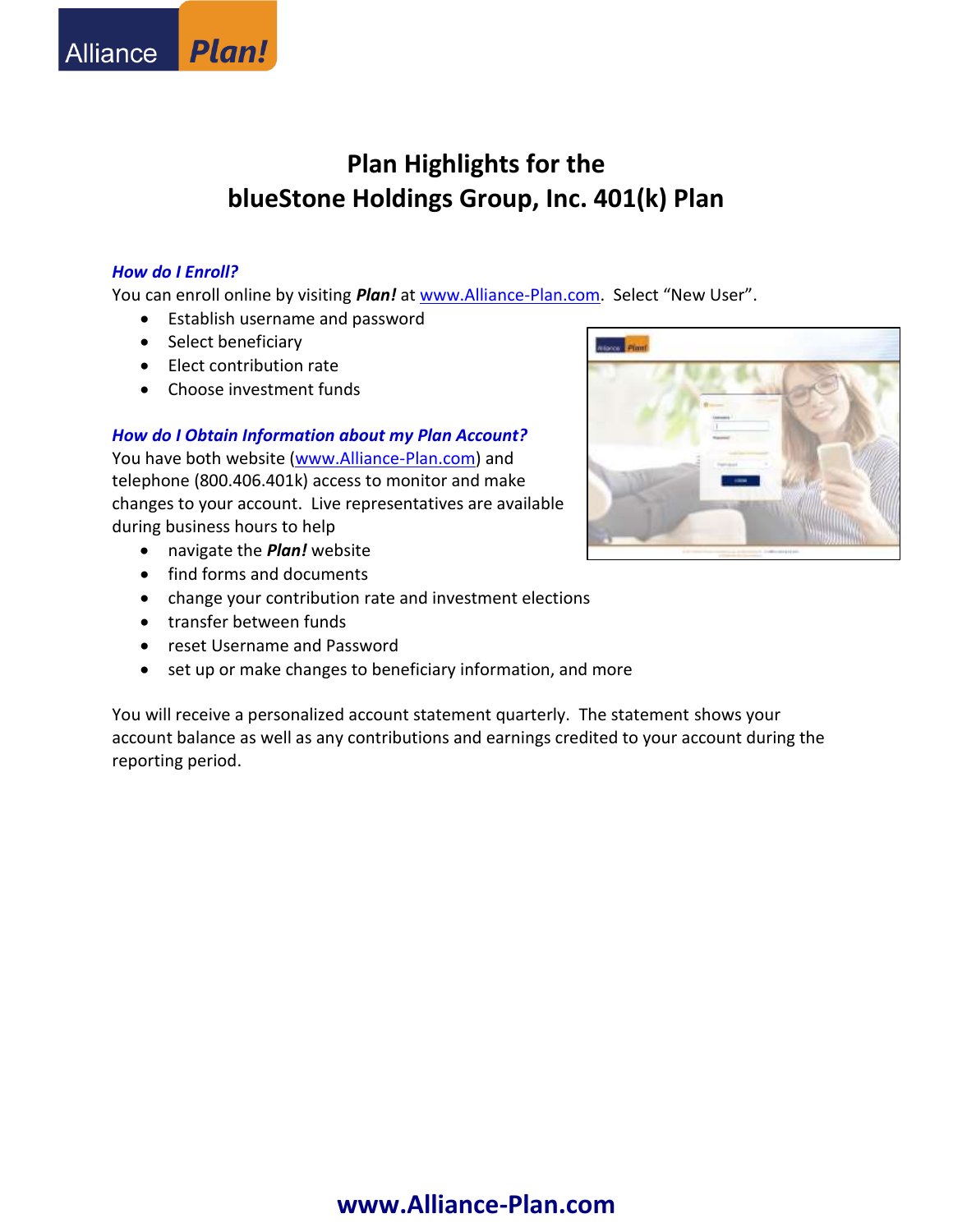## *What Types of Contributions are Allowed in this Plan?*

- employee pre-tax and Roth deferrals
- employee rollover contributions
- employer safe harbor contributions
- employer matching contributions
- employer profit sharing contributions

## *Who can Participate?*

Participation is open to employees who have met the following requirements:

• Attained age 21

**Plan!** 

**Alliance** 

Completed 1 Year of Service

The Plan does *not* allow participation by employees who are:

- Nonresident aliens with no U.S. earned income
- Union employees

## *When will I Join (Plan Entry Date)?*

You will join the Plan on the first day of the month coinciding with or next following the date on which the eligibility requirements are met.

## *How do I Contribute to the Plan?*

## **Elective Deferrals**

Through payroll deduction, you can make pre-tax or Roth (post-tax) elective deferrals up to the maximum allowed by law. The dollar limit for 2019 is \$19,000 (combined total of pre-tax and Roth deferrals), subject to cost of living adjustments annually.

If you are age 50 or older, you are entitled to contribute an additional amount as a "catch-up contribution". The maximum catch-up contribution for 2019 is \$6,000 (combined total of pretax and Roth deferrals), subject to cost of living adjustments annually.

## **Automatic Deferrals**

If you are a new employee, you will be automatically enrolled in the Plan on the Plan entry date. This means that elective deferrals in the amount of 5% of compensation will automatically be deducted from your compensation, unless you elect not to participate in the Plan or change or stop your contributions.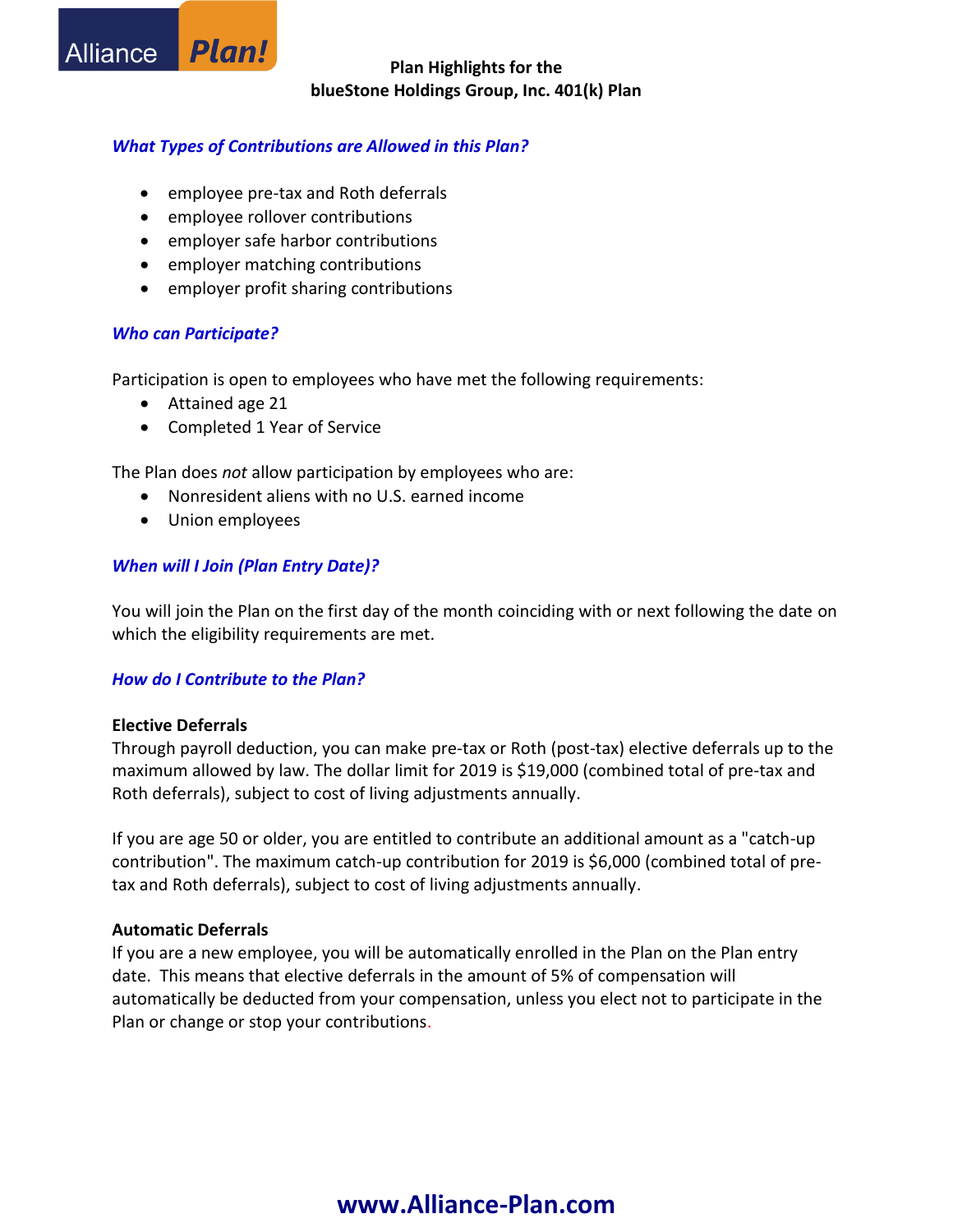#### **Rollovers**

Alliance

If you have an existing qualified pre-tax account, Roth account, 403(b) tax deferred arrangement or governmental 457 plan with a prior employer or hold a taxable IRA account, you may transfer or rollover that account into the Plan anytime.

## *Can I Stop or Change my Contributions?*

**Plan!** 

You may stop your contributions anytime. Once you discontinue contributions, you may start again as of the beginning of each payroll period.

You may increase or decrease the amount of your contributions as of the beginning of each payroll period.

Contributions may be stopped or changed via the *Plan!* website [\(www.Alliance-Plan.com\)](http://www.alliance-plan.com/) or telephone (800.406.401k).

## *How does my Employer Contribute to the Plan?*

#### **Safe Harbor Contributions**

Your employer shall make a safe harbor nonelective contribution in an amount equal to 3% of your eligible compensation, which will be allocated to all eligible employees.

#### **Matching Contributions**

The Plan provides for discretionary matching contributions on elective deferrals in an amount to be determined on an annual basis. The discretionary matching contribution will be made on both pre-tax and Roth contributions. The employer match also applies to any catch-up contributions you make to the Plan.

#### **Profit Sharing Contributions**

The plan provides for discretionary profit sharing contributions, which will be allocated among all eligible employees, whether or not they make contributions.

The employer profit sharing contributions benefit only those eligible employees who are actively employed on the last day of the Plan year and worked 1000 hours during the Plan year.

## *How do I Become Vested in my Plan Account?*

Vesting refers to your entitlement to a benefit from the Plan. You are always 100% vested in your accounts attributable to the following contributions:

- Salary deferrals, including Roth 401(k) deferrals, and catch-up contributions
- Rollover contributions
- Safe harbor contributions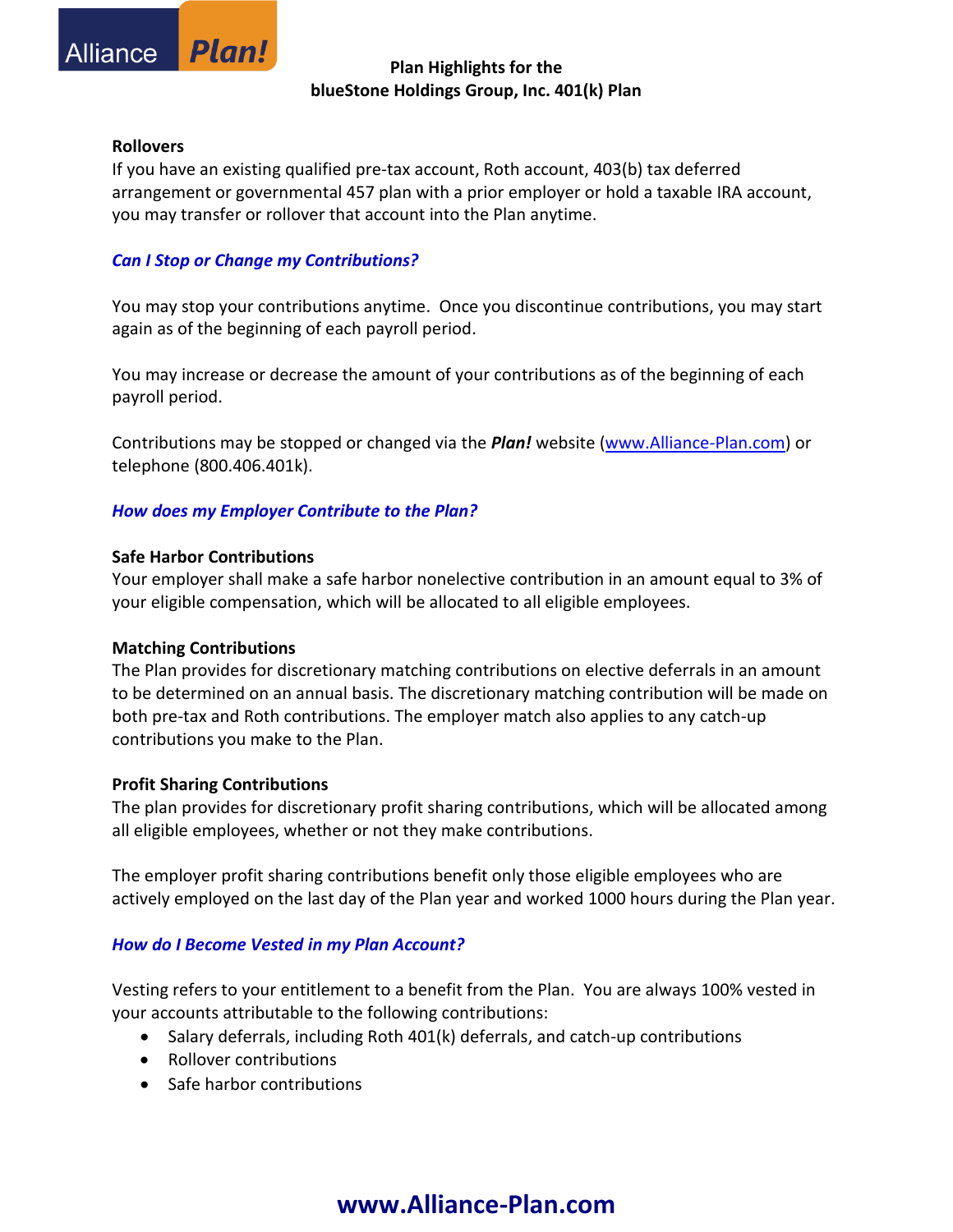

| <b>Years of Vesting Service</b> | <b>Vesting Percentage</b> |
|---------------------------------|---------------------------|
| $\leq$ 2                        | 0%                        |
| 2                               | 20%                       |
| 3                               | 40%                       |
| 4                               | 60%                       |
| 5                               | 80%                       |
| 6 or more                       | 100%                      |

Employer discretionary contributions, plus any earnings they generate, are vested as follows:

#### *How are Plan Contributions Invested?*

You have the ability to direct your investments based on the choices provided under the Plan. You may change your investment choices anytime.

Make investment changes via the *Plan!* website [\(www.Alliance-Plan.com\)](http://www.alliance-plan.com/) or telephone (800.406.401k).

## *When can Money be Withdrawn from my Plan Account?*

#### **In-Service**

You may receive a distribution from the Plan prior to termination of employment, provided you have attained age 59½. You may also withdraw your rollover contributions at any time. Please note that you must be 100% vested in your account to take an in-service withdrawal.

#### **Hardship**

You may withdraw money for financial hardship if you satisfy certain conditions:

- Expenses for medical care previously incurred by you, your spouse or your dependent or necessary for you, your spouse or your dependent to obtain medical care
- Costs directly related to the purchase of your principal residence (excluding mortgage payments)
- Tuition, related educational fees, and room and board expenses for the next 12 months of post-secondary education for yourself, your spouse or your dependent
- Amounts necessary to prevent your eviction from your principal residence or foreclosure on the mortgage of your principal residence
- Payments for burial or funeral expenses for your deceased parent, spouse, children or other dependents
- Expenses for the repair of damage to your principal residence that would qualify for the casualty deduction under the Internal Revenue Code

If you feel you are facing a financial hardship, you should see your Plan Administrator for more details.